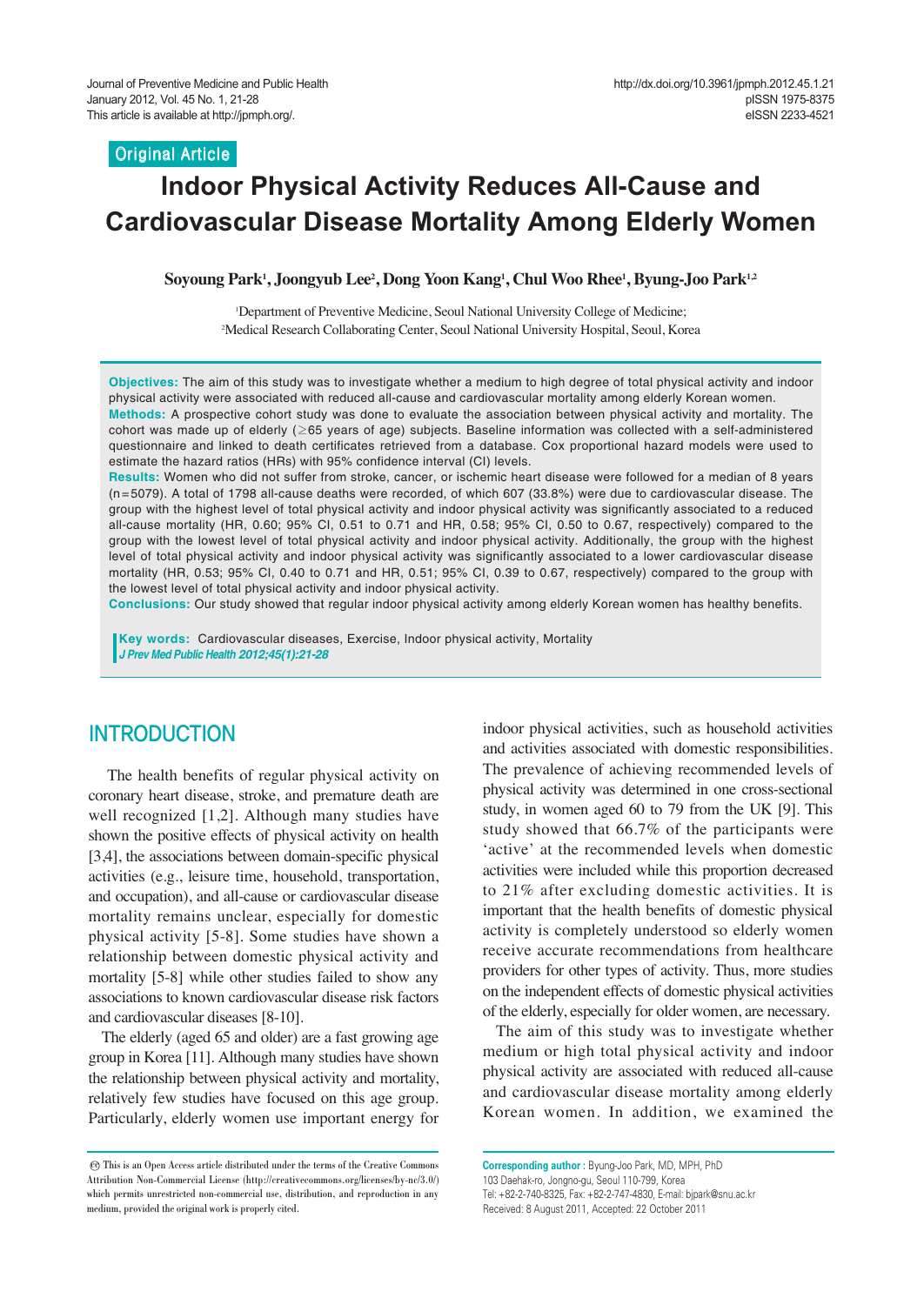association between mortality and the subtypes of indoor physical activities, such as cleaning house, doing the laundry by hand, and kitchen working.

### **METHODS**

### **I. Study Population**

The Korean Elderly Pharmacoepidemiologic Cohort (KEPEC) was a dynamic cohort made up of a geriatric population aged 65 and older that were beneficiaries of the Korean Medical Insurance Corporation and lived in Busan between 1993 and 1998. A detailed description of the design and some results of the study can be found elsewhere [12]. The data on risk factors and confounders were collected by a self-administered questionnaire mailed in 1996. The questionnaires were sent to 16 524 elderly people in KEPEC. After 3 mailing trials, 9026 participants replied, and the response rate was 54.6%. The cause of death was determined by linking the information to the death certificates obtained from the database of the Korea National Statistical Office.

Of the 6063 eligible female respondents, individuals with incomplete data for exposure (physical activity,  $n=67$ ), or co-variables ( $n=581$ ) were sequentially excluded from the analyses. Women with stroke  $(n=219)$ , cancer  $(n=99)$ , or ischemic heart disease  $(n=46)$  at baseline were also excluded since these conditions can modify physical activity. Thus, 5079 elderly women were available for the final analyses.

Ethical approval was granted by the Seoul National University College of Medicine and Seoul National University Hospital Institutional Review Board (C-1105- 090-363).

### **II. Data Collection**

#### A. Physical activity

The definition of domestic physical activity varies from study to study. Some studies define domestic physical activity as heavy housework and heavy/ gardening/do-ityourself activities [8,10]. However, other studies have defined as household activity or nonexercise physical activity [5,6]. The results could change due to the various definitions; therefore, there needs to be a consensus on the definition for domestic physical activity. We asked participants about their physical activity focusing on their indoor and outdoor activity taking into consideration their age and defined these as 'indoor physical activity' or 'outdoor physical activity'.

Questions on physical activity asked about the frequency of the participants' activities for outdoor activities and indoor activities. Total physical activities were sum of the nine subtype of outdoor activities (e.g., strolling, cycling, mineral spring visiting, running, climbing, playing gate ball, playing golf, playing tennis, etc.) and seven subtype of indoor activities (e.g., gardening, cleaning house, doing the laundry by hand, child care, kitchen working, stretching, etc.) The questionnaire used 5 categorical variables ranging from 'none or rarely' to 'daily' as an answer scale. To classify the level of physical activity, the frequency of daily episodes for each activity was calculated. When we were calculating the frequency score, the answer of 'none or rarely' was regarded as 0 episodes, '1-2 number of frequency a month' as 0.05 episodes, 'once in a week' as 0.14 episodes, 'once in 2-3 days' as 0.4 episodes and 'daily' as 1 episodes. Each subtypes of total and type (outdoor or indoor) of physical activities were summed producing a scoring system of 0-16 (total physical activity), 0-9 (outdoor physical activity) and 0-7 (indoor physical activity). Then, the total physical activities and type (outdoor or indoor) of physical activities were converted into 3 categories. The bottom of the 3 categories was defined by no participation (0 episodes). Excluding the bottom category, the remaining 2 categories were divided by the median of the daily number of episodes for physical activity [8]. The medium category was defined as being equal to or below the median, and the high category was defined as being over the median. The subtypes of the indoor physical activities were converted into 3 categories. The 'none' category had no episodes of indoor physical activity; the 'irregular' category fell between the 'none' and 'regular' category, and the 'regular' category consisted of episodes of various subtypes of indoor physical activities being done on a daily basis.

A study was done to determine the reliability of the questionnaire. Weighted kappa-value for categorical variables and Pearson correlation coefficients for continuous variables were used to measure the reliability. Additionally, the reliability coefficients of most items were over 0.6 in the self-self responses. Some of the items on the physical activities were found to be somewhat less reliable under 0.6 (for example; strolling, 0.33-0.57; gardening, 0.28-0.53). However, the reliability coefficients of 'cleaning house' and 'kitchen working' were over 0.6. In addition, women had a higher validity for items related to physical activities than that of the men [13].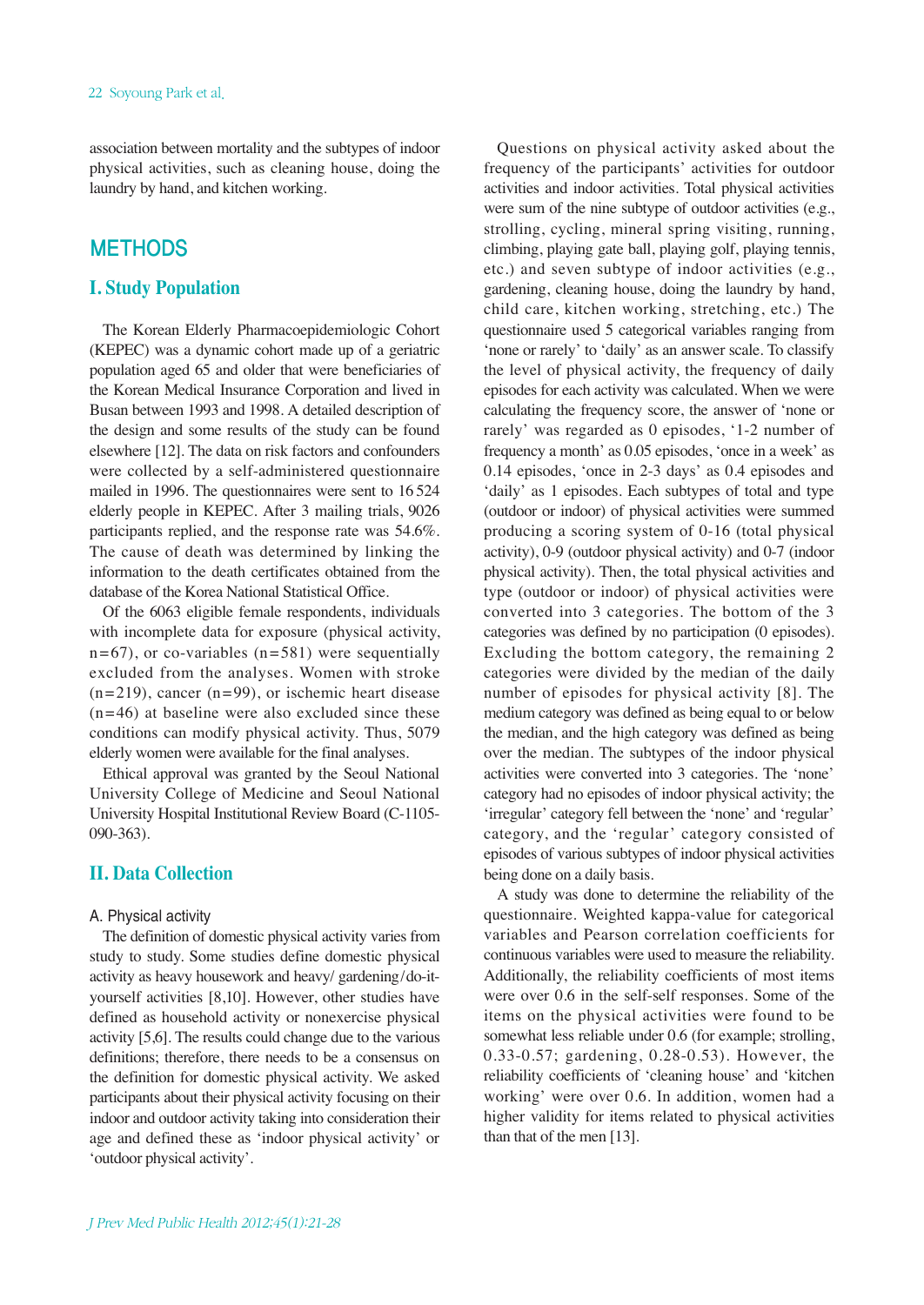|                                      | Total physical activity |                   |                 |            |
|--------------------------------------|-------------------------|-------------------|-----------------|------------|
|                                      | Bottom $(n=454)$        | Medium $(n=2314)$ | High $(n=2311)$ | $p$ -value |
| Continuous variable (mean, SD)       |                         |                   |                 |            |
| Age $(y)$                            | 80.3 (7.2)              | 76.4 (5.9)        | 73.8 (4.8)      | < 0.001    |
| BMI $(kg/m2)$                        | 21.3(3.4)               | 21.9(3.4)         | 22.0(3.3)       | < 0.001    |
| Categorical variable (n, %)          |                         |                   |                 |            |
| Self-reported health                 |                         |                   |                 |            |
| Good                                 | 51(11.2)                | 538 (23.3)        | 541 (23.4)      | < 0.001    |
| Average                              | 118 (26.0)              | 854 (36.9)        | 942 (40.8)      |            |
| <b>Bad</b>                           | 285 (62.8)              | 922(39.8)         | 828 (35.8)      |            |
| Self-reported limitation in activity |                         |                   |                 |            |
| <b>No</b>                            | 110 (24.2)              | 1295 (56.0)       | 1563 (67.6)     | < 0.001    |
| Yes                                  | 344 (75.8)              | 1019 (44.0)       | 748 (32.4)      |            |
| Chronic condition                    |                         |                   |                 |            |
| Diabetic mellitus, present           | 27(6.0)                 | 141(6.1)          | 122(5.3)        | 0.48       |
| Hypertension, present                | 34(7.5)                 | 222(9.6)          | 243 (10.5)      | 0.12       |
| Smoking status                       |                         |                   |                 |            |
| Never-smoker                         | 281 (61.9)              | 1580 (68.3)       | 1661 (71.9)     | < 0.001    |
| Ex-smoker                            | 87 (19.2)               | 258 (11.2)        | 212(9.2)        |            |
| Current smoker                       | 86 (18.9)               | 476 (20.6)        | 438 (19.0)      |            |
| Drinking status                      |                         |                   |                 |            |
| Never-drinker                        | 342 (75.3)              | 1714 (74.1)       | 1722 (74.5)     | < 0.001    |
| Ex-drinker                           | 49 (10.8)               | 148 (6.4)         | 127(5.5)        |            |
| Current drinker                      | 63 (13.9)               | 452 (19.5)        | 462 (20.0)      |            |
| Religion                             |                         |                   |                 |            |
| <b>No</b>                            | 305 (67.2)              | 1115 (48.2)       | 917 (39.7)      | < 0.001    |
| Yes                                  | 149 (32.8)              | 1199 (51.8)       | 1394 (60.3)     |            |

**Table 1.** Baseline characteristics among women aged 65 and older in Korean Elderly Pharmacoepidemiologic **Cohort** 

Analyses were performed by using ANOVA for continuous variables and chi-square test for categorical variables. BMI, body mass index.

#### B. Covariates

For the baseline, information on the demographic characteristics of the subjects, self-reported health, selfreported limitations in activity, disease (hypertension and diabetes mellitus), history of drug use, smoking status, drinking status, alcohol consumption, body mass index (BMI), and religious belief was obtained by a selfadministered questionnaire. Self-reported health was categorized as bad, average, and good. The smoking and drinking status were classified according to 3 categories: never, ex-, and current. BMI was calculated as weight in kilograms divided by the height in square meters.

#### **III. Outcome**

All data were linked to death certificates from the database of the National Statistical Office of Korea. Among thirteen-digit sequence numbers in the social security number, twelve-digits were used to link between questionnaire responses and death certificates. Any subject with errors found in the merging process was excluded them from the study. The cause of death was coded according to the International Classification of Diseases, tenth revision. The main outcome measures were all-cause mortality and cardiovascular disease mortality. Diagnoses for cardiovascular disease death were coded I01-99 from the International Classification of Diseases, tenth revision.

#### **IV. Statistical Analysis**

The means and standard deviations or the frequencies and percentages of the general characteristics according to the categories for total physical activity were calculated. ANOVA or Pearson's chi-squared tests were used to explore the associations between the variables when appropriate.

The Cox proportional hazards model was used to investigate the association between physical activity and death due to any cause or death due to cardiovascular disease. The person-months were calculated as the sum of the follow-up time from the date the questionnaire was completed to the date of death or the date of censoring (the end date of the follow-up, 31 December 2004). For the subjects who did not indicate when the questionnaire was completed, the median date of reporting period was entered (30 November 1996). The number of events (all-cause mortality and cardiovascular disease mortality) and person-months were calculated according to the total physical activity and the type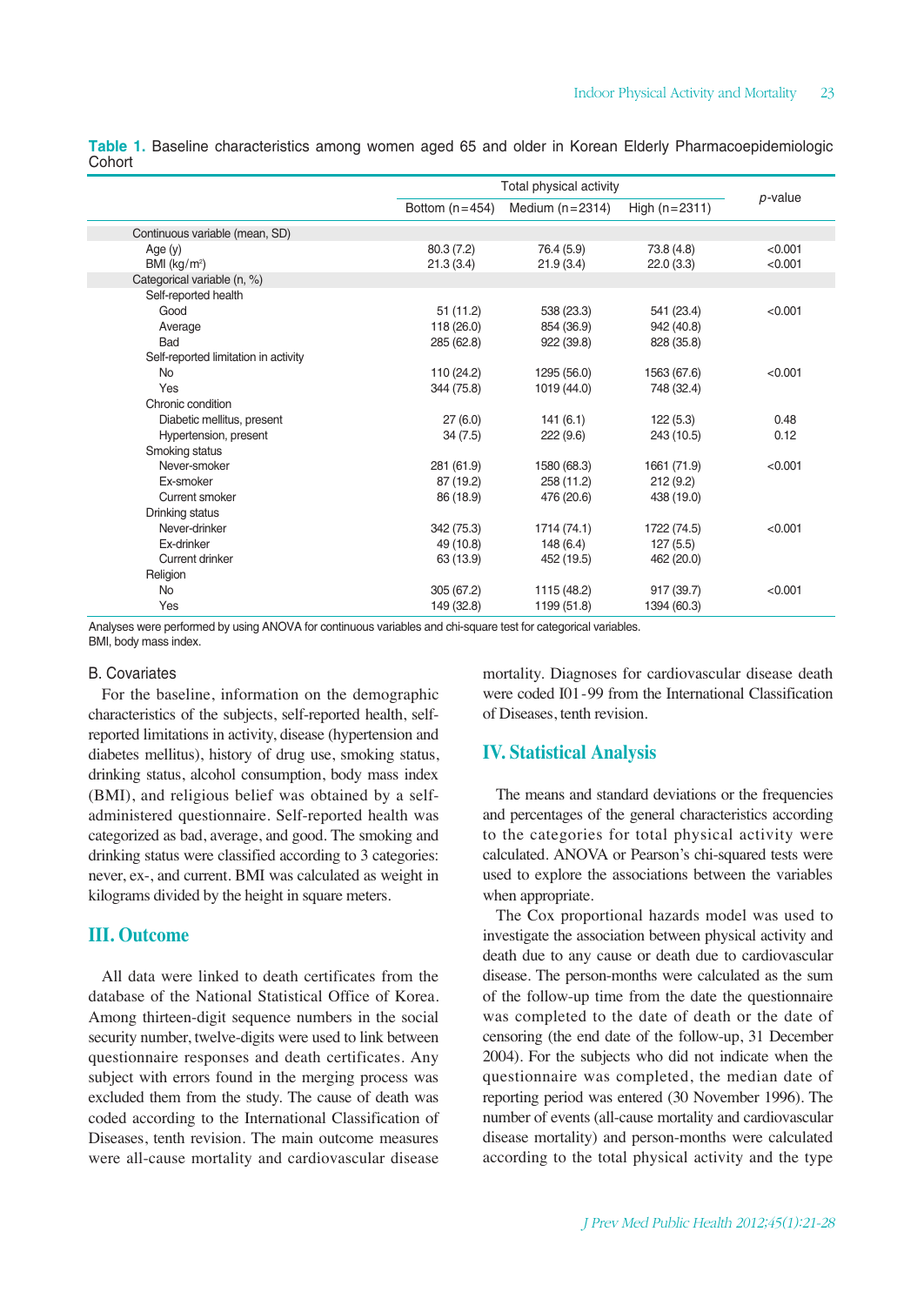#### 24 Soyoung Park et al.

**Table 2.** Cox regression models for physical activity levels and all-cause mortality among women aged 65 and older

|                                     | No. of<br>cases<br>$(n=1798)$ | Person-<br>months<br>$(n=5079)$ | Age adjusted                 |            | Multivariate <sup>1</sup> |            |
|-------------------------------------|-------------------------------|---------------------------------|------------------------------|------------|---------------------------|------------|
|                                     |                               |                                 | <b>Adjusted HR</b><br>95% CI | $p$ -trend | Adjusted HR<br>95% CI     | $p$ -trend |
| Total physical activity             |                               |                                 |                              |            |                           |            |
| <b>Bottom</b>                       | 294                           | 26 017                          | 1.00                         | < 0.001    | 1.00                      | < 0.001    |
| Medium <sup>2</sup>                 | 922                           | 182 580                         | 0.60(0.52, 0.69)             |            | 0.79(0.68, 0.92)          |            |
| High                                | 582                           | 201 246                         | 0.43(0.37, 0.50)             |            | 0.60(0.51, 0.71)          |            |
| Outdoor physical activity           |                               |                                 |                              |            |                           |            |
| <b>Bottom</b>                       | 855                           | 148 571                         | 1.00                         | < 0.001    | 1.00                      | 0.047      |
| Medium <sup>2</sup>                 | 864                           | 231 389                         | 0.78(0.70, 0.85)             |            | 0.90(0.81, 0.99)          |            |
| High                                | 79                            | 29 8 83                         | 0.62(0.49, 0.78)             |            | 0.90(0.71, 1.14)          |            |
| Indoor physical activity            |                               |                                 |                              |            |                           |            |
| <b>Bottom</b>                       | 381                           | 38 0 79                         | 1.00                         | < 0.001    | 1.00                      | < 0.001    |
| Medium <sup>2</sup>                 | 865                           | 178 944                         | $0.62$ (0.55, 0.70)          |            | 0.78(0.68, 0.89)          |            |
| High                                | 552                           | 192820                          | 0.45(0.39, 0.52)             |            | 0.58(0.50, 0.67)          |            |
| Subtype of indoor physical activity |                               |                                 |                              |            |                           |            |
| Cleaning house                      |                               |                                 |                              |            |                           |            |
| None                                | 859                           | 135 926                         | 1.00                         | < 0.001    | 1.00                      | < 0.001    |
| Irregular                           | 350                           | 79 474                          | 0.81(0.71, 0.92)             |            | 0.86(0.76, 0.98)          |            |
| Regular                             | 589                           | 194 443                         | 0.62(0.56, 0.69)             |            | 0.70(0.62, 0.78)          |            |
| Doing the laundry by hand           |                               |                                 |                              |            |                           |            |
| None                                | 976                           | 182775                          | 1.00                         | < 0.001    | 1.00                      | < 0.001    |
| Irregular                           | 456                           | 108771                          | 0.89(0.79, 0.99)             |            | 0.92(0.82, 1.03)          |            |
| Regular                             | 366                           | 118 297                         | 0.73(0.64, 0.82)             |            | 0.80(0.71, 0.91)          |            |
| Kitchen working                     |                               |                                 |                              |            |                           |            |
| None                                | 993                           | 164 180                         | 1.00                         | < 0.001    | 1.00                      | < 0.001    |
| Irregular                           | 224                           | 47 145                          | 0.93(0.80, 1.08)             |            | 1.00(0.86, 1.16)          |            |
| Regular                             | 581                           | 198 518                         | 0.70(0.63, 0.78)             |            | 0.76(0.68, 0.84)          |            |

CI, confidence interval; HR, hazard ratio.

1 Adjusted for age, self-reported health, self-reported limitation in activity, smoking status, drinking status, body mass index, religion and other types of physical activity.

2 The medium category is defined as equal to or below the median (median of total, outdoor, indoor physical activity was 2.04, 1.00, and 1.94 number of episodes/day, respectively).

(outdoor or indoor) of physical activity. The proportional hazard assumptions for the different levels of total physical activity were examined by inspecting logminus-log survival plots. Subjects categorized in the 'the bottom level of physical activity' were designated as the reference group in each domain. The following covariates were considered as potential confounders: age, self-reported health, self-reported limitation of activity, hypertension, diabetes mellitus, smoking status, drinking status, BMI, and religion. After univariable analyses, the final model included covariates that correlated with both exposure and outcome variables with *p*-values less than 0.2. The age adjusted hazard ratios (HRs) and multivariate adjusted hazard ratios (HRs) and their 95% confidence intervals (CIs) were calculated by total and type of physical activity. Tests for linear trends were done by entering the category of physical activity as continuous parameters.

Sensitivity analyses were run after excluding the allcause mortality that had occurred in the first 2 years of follow-up or after excluding participants who reported their health as 'bad' or reported limited activity when considering the characteristics of the elderly age group.

All tests were two-sided significance levels with a *p*value less than 0.05 and all analyses were done with SAS version 9.2 (SAS Inc., Cary, NC, USA).

### RESULTS

The baseline characteristics of the participants stratified by the total physical activity are presented in Table 1. During a median follow-up of 8 years, 1798 women died, of which 607 (33.8%) deaths were due to cardiovascular diseases. A higher level of total physical activity was associated with younger age, better health (self-reported), less limited activity (self-reported), lower smoking and drinking status, a higher body mass index, and belief in religion. All-cause death and lower cardiovascular disease death were lower for the high category of total physical activity. The subjects' status for hypertension and diabetes was similar in the three groups.

Table 2 presents the age and multivariate adjusted all-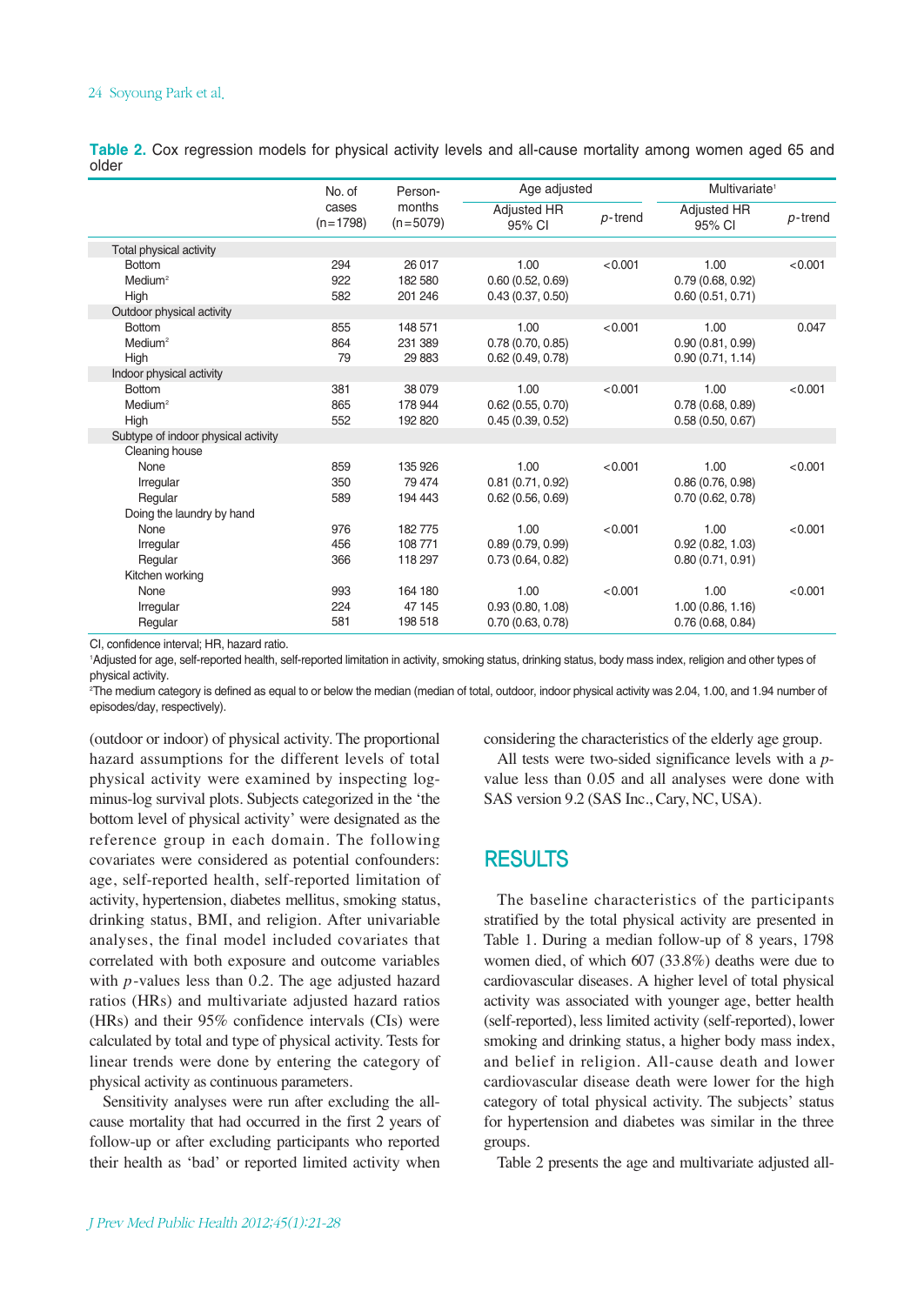**Table 3.** Cox regression models for physical activity levels and cardiovascular disease mortality among women aged 65 and older

|                                     | No. of<br>cases<br>$(n=607)$ | Person-<br>months<br>$(n=5079)$ | Age adjusted          |            | Multivariate <sup>1</sup>    |         |
|-------------------------------------|------------------------------|---------------------------------|-----------------------|------------|------------------------------|---------|
|                                     |                              |                                 | Adjusted HR<br>95% CI | $p$ -trend | <b>Adjusted HR</b><br>95% CI | p-trend |
| Total physical activity             |                              |                                 |                       |            |                              |         |
| <b>Bottom</b>                       | 96                           | 26 017                          | 1.00                  | < 0.001    | 1.00                         | < 0.001 |
| Medium <sup>2</sup>                 | 316                          | 182 580                         | 0.58(0.46, 0.73)      |            | 0.78(0.60, 1.01)             |         |
| High                                | 195                          | 201 246                         | 0.38(0.29, 0.49)      |            | 0.53(0.40, 0.71)             |         |
| Outdoor physical activity           |                              |                                 |                       |            |                              |         |
| <b>Bottom</b>                       | 287                          | 148 571                         | 1.00                  | < 0.001    | 1.00                         | 0.44    |
| Medium <sup>2</sup>                 | 287                          | 231 389                         | 0.73(0.62, 0.87)      |            | 0.88(0.74, 1.05)             |         |
| High                                | 33                           | 29 883                          | 0.71(0.50, 1.03)      |            | 1.08 (0.74, 1.57)            |         |
| Indoor physical activity            |                              |                                 |                       |            |                              |         |
| <b>Bottom</b>                       | 119                          | 38 0 79                         | 1.00                  | < 0.001    | 1.00                         | < 0.001 |
| Medium <sup>2</sup>                 | 316                          | 178 944                         | 0.67(0.54, 0.83)      |            | 0.85(0.67, 1.07)             |         |
| High                                | 172                          | 192 820                         | 0.39(0.31, 0.50)      |            | 0.51(0.39, 0.67)             |         |
| Subtype of Indoor physical activity |                              |                                 |                       |            |                              |         |
| Cleaning house                      |                              |                                 |                       |            |                              |         |
| None                                | 300                          | 135 926                         | 1.00                  | < 0.001    | 1.00                         | < 0.001 |
| Irregular                           | 127                          | 79474                           | 0.80(0.65, 0.99)      |            | 0.84(0.68, 1.04)             |         |
| Regular                             | 180                          | 194 443                         | 0.50(0.42, 0.61)      |            | 0.57(0.47, 0.69)             |         |
| Doing the laundry by hand           |                              |                                 |                       |            |                              |         |
| None                                | 327                          | 182775                          | 1.00                  | < 0.001    | 1.00                         | 0.003   |
| Irregular                           | 166                          | 108 771                         | 0.93(0.77, 1.13)      |            | 0.96(0.80, 1.17)             |         |
| Regular                             | 114                          | 118 297                         | 0.64(0.51, 0.79)      |            | 0.71(0.57, 0.88)             |         |
| Kitchen working                     |                              |                                 |                       |            |                              |         |
| None                                | 314                          | 164 180                         | 1.00                  | < 0.001    | 1.00                         | 0.004   |
| Irregular                           | 88                           | 47 145                          | 1.11(0.87, 1.40)      |            | 1.16 (0.91, 1.48)            |         |
| Regular                             | 205                          | 198518                          | $0.71$ (0.59, 0.86)   |            | 0.75(0.62, 0.91)             |         |

CI, confidence interval; HR, hazard ratio.

1 Adjusted for age, self-reported health, self-reported limitation in activity, hypertension, smoking status, drinking status, body mass index, religion and other types of physical activity.

2 The medium category is defined as equal to or below the median (median of total, outdoor, indoor physical activity was 2.04, 1.00, and 1.94 number of episodes/day, respectively).

cause mortality according to the total physical activity and to the type of physical activity. Compared to the bottom category of physical activity, the high category of total physical activity and indoor physical activity had a significant reduction in risk for all-cause mortality (HR, 0.60; 95% CI, 0.51 to 0.71 and HR, 0.58; 95% CI, 0.50 to 0.67, respectively). Outdoor physical activity was inversely associated with the age adjusted all-cause mortality, but adjustments for covariates attenuated the association. Daily performance of each indoor physical activity such as cleaning house, doing the laundry by hand, and kitchen working was significantly associated with a lower all-cause mortality.

Table 3 presents the age and multivariate adjusted cardiovascular disease mortality according to the total physical activity and to the type of physical activity. The high category of the total physical activity and indoor physical activity were significantly associated with lower cardiovascular disease mortality compared to the bottom category of physical activity (HR, 0.53; 95% CI, 0.40 to 0.71 and HR, 0.51; 95% CI, 0.39 to 0.67, respectively). Outdoor physical activity was not inversely associated with cardiovascular disease mortality. Daily indoor physical activity such as cleaning house, doing the laundry by hand, and kitchen working was significantly associated with lower cardiovascular disease mortality.

Sensitivity analyses were done with 2 different methods. After excluding the participants with bad health conditions or limited activity, a statistically significant association between physical activity and reduced all-cause and cardiovascular disease mortality risk was found (Table 4). When deaths occurring in the first 2 years of follow-up were excluded, the reported association did not change.

## **DISCUSSION**

In this study, we observed in women aged 65 or older that both higher levels of total physical activity and indoor physical activity were associated with lower allcause mortality and cardiovascular disease mortality. This inverse trend was apparent after adjusting for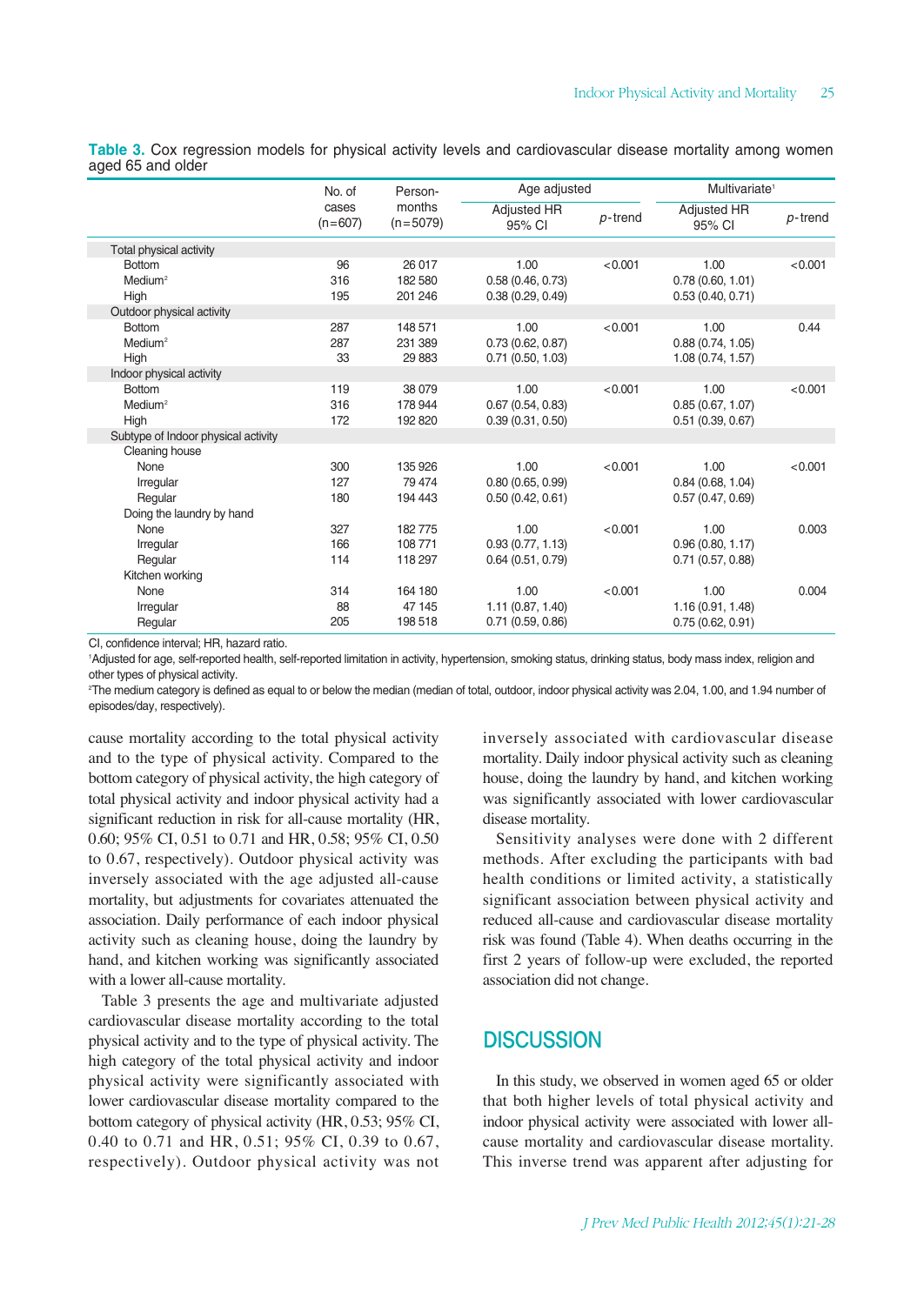| Excluding deaths that occurring in the first 2 years of follow-up<br>$(n=4749)$ |                       | Excluding participants who had bad conditions of health or<br>limitations in their activity $(n=2356)$ |                                               |                       |         |  |
|---------------------------------------------------------------------------------|-----------------------|--------------------------------------------------------------------------------------------------------|-----------------------------------------------|-----------------------|---------|--|
|                                                                                 | Multivariate          |                                                                                                        |                                               | Multivariate          |         |  |
|                                                                                 | Adjusted HR<br>95% CI | p-trend                                                                                                |                                               | Adjusted HR<br>95% CI | p-trend |  |
| All-cause mortality <sup>1</sup>                                                |                       |                                                                                                        | All-cause mortality <sup>1</sup>              |                       |         |  |
| Total physical activity                                                         |                       |                                                                                                        | Total physical activity                       |                       |         |  |
| <b>Bottom</b>                                                                   | 1.00                  | < 0.001                                                                                                | <b>Bottom</b>                                 | 1.00                  | 0.005   |  |
| Medium <sup>3</sup>                                                             | 0.92(0.77, 1.10)      |                                                                                                        | Medium <sup>3</sup>                           | 0.91(0.63, 1.31)      |         |  |
| High                                                                            | 0.70(0.58, 0.85)      |                                                                                                        | High                                          | 0.72(0.50, 1.05)      |         |  |
| Outdoor physical activity                                                       |                       |                                                                                                        | Outdoor physical activity                     |                       |         |  |
| <b>Bottom</b>                                                                   | 1.00                  | 0.32                                                                                                   | <b>Bottom</b>                                 | 1.00                  | 0.57    |  |
| Medium <sup>3</sup>                                                             | 0.94(0.85, 1.05)      |                                                                                                        | Medium <sup>3</sup>                           | 1.00(0.84, 1.19)      |         |  |
| High                                                                            | 0.94(0.73, 1.21)      |                                                                                                        | High                                          | 0.86(0.62, 1.20)      |         |  |
| Indoor physical activity                                                        |                       |                                                                                                        | Indoor physical activity                      |                       |         |  |
| <b>Bottom</b>                                                                   | 1.00                  | < 0.001                                                                                                | <b>Bottom</b>                                 | 1.00                  | < 0.001 |  |
| Medium <sup>3</sup>                                                             | 0.87(0.74, 1.02)      |                                                                                                        | Medium <sup>3</sup>                           | 0.77(0.59, 1.00)      |         |  |
| High                                                                            | 0.66(0.55, 0.78)      |                                                                                                        | High                                          | 0.59(0.45, 0.78)      |         |  |
| Cardiovascular disease mortality <sup>2</sup>                                   |                       |                                                                                                        | Cardiovascular disease mortality <sup>2</sup> |                       |         |  |
| Total physical activity                                                         |                       |                                                                                                        | Total physical activity                       |                       |         |  |
| <b>Bottom</b>                                                                   | 1.00                  | < 0.001                                                                                                | <b>Bottom</b>                                 | 1.00                  | 0.03    |  |
| Medium <sup>3</sup>                                                             | 0.93(0.67, 1.27)      |                                                                                                        | Medium <sup>3</sup>                           | 0.63(0.35, 1.12)      |         |  |
| High                                                                            | 0.66(0.46, 0.93)      |                                                                                                        | High                                          | 0.50(0.28, 0.92)      |         |  |
| Outdoor physical activity                                                       |                       |                                                                                                        | Outdoor physical activity                     |                       |         |  |
| <b>Bottom</b>                                                                   | 1.00                  | 0.54                                                                                                   | <b>Bottom</b>                                 | 1.00                  | 0.65    |  |
| Medium <sup>3</sup>                                                             | 0.88(0.73, 1.07)      |                                                                                                        | Medium <sup>3</sup>                           | 0.97(0.71, 1.31)      |         |  |
| High                                                                            | 1.09(0.74, 1.63)      |                                                                                                        | High                                          | 1.23 (0.74, 2.02)     |         |  |
| Indoor physical activity                                                        |                       |                                                                                                        | Indoor physical activity                      |                       |         |  |
| <b>Bottom</b>                                                                   | 1.00                  | < 0.001                                                                                                | <b>Bottom</b>                                 | 1.00                  | 0.004   |  |
| Medium <sup>3</sup>                                                             | 0.95(0.71, 1.25)      |                                                                                                        | Medium <sup>3</sup>                           | 0.68(0.43, 1.08)      |         |  |
| High                                                                            | 0.60(0.44, 0.82)      |                                                                                                        | High                                          | 0.51(0.31, 0.82)      |         |  |

#### **Table 4.** Two different methods for the sensitivity analysis among women aged 65 and older

CI, confidence interval; HR, hazard ratio.

1 Adjusted for age, self-reported health, self-reported limitation in activity, smoking status, drinking status, body mass index, religion and other types of physical activity.

2 Adjusted for age, self-reported health, self-reported limitation in activity, hypertension, smoking status, drinking status, BMI, religion and other types of physical activity.

3 The medium category is defined as equal to or below the median (median of the total, outdoor, and indoor physical activity was 2.04, 1.00, and 1.94 number of episodes/day, respectively).

confounders. These associations were similar for each subtype of indoor physical activity.

These findings are in agreement with previous reports that physical activity was associated with lower all-cause mortality. Many cohort studies have shown coincident results about the health-enhancing effects of physical activity [3-6,14]. However, it is difficult to find an independent effect of indoor physical activity among elderly women. A Chinese study found a reduction in the risk of mortality in a comparison of reduced nonexercise activity; the study showed a decrease in mortality risk of approximately 20% to 35% as the nonexercise activity increased [6]. However, the study participants were women aged 40 to 70; the elderly represented only a small proportion of the study. In addition, household activity was analyzed as part of the nonexercise activity; it was not easy to disentangle its single effects. A recent study showed that light household activity was related to lower all-cause mortality; however, the dose-response relationship was not clear [5]. The various domains of physical activity and the different classifications of physical activity levels lead to diverse results. We found that higher levels of physical activities were associated with a greater reduced mortality among the elderly, and the results did not change after adjusting for confounders and for the subgroup analyses.

In previous cross-sectional studies [9,10], domestic physical activity was not associated with cardiovascular disease risk factors such as BMI, high density lipoprotein cholesterol, and resting pulse among women living in England. One study that looked at the independent effects of domestic physical activity on cardiovascular disease events did not show any associations [8]. This Scottish Health Survey showed that intense domestic physical activity was unrelated to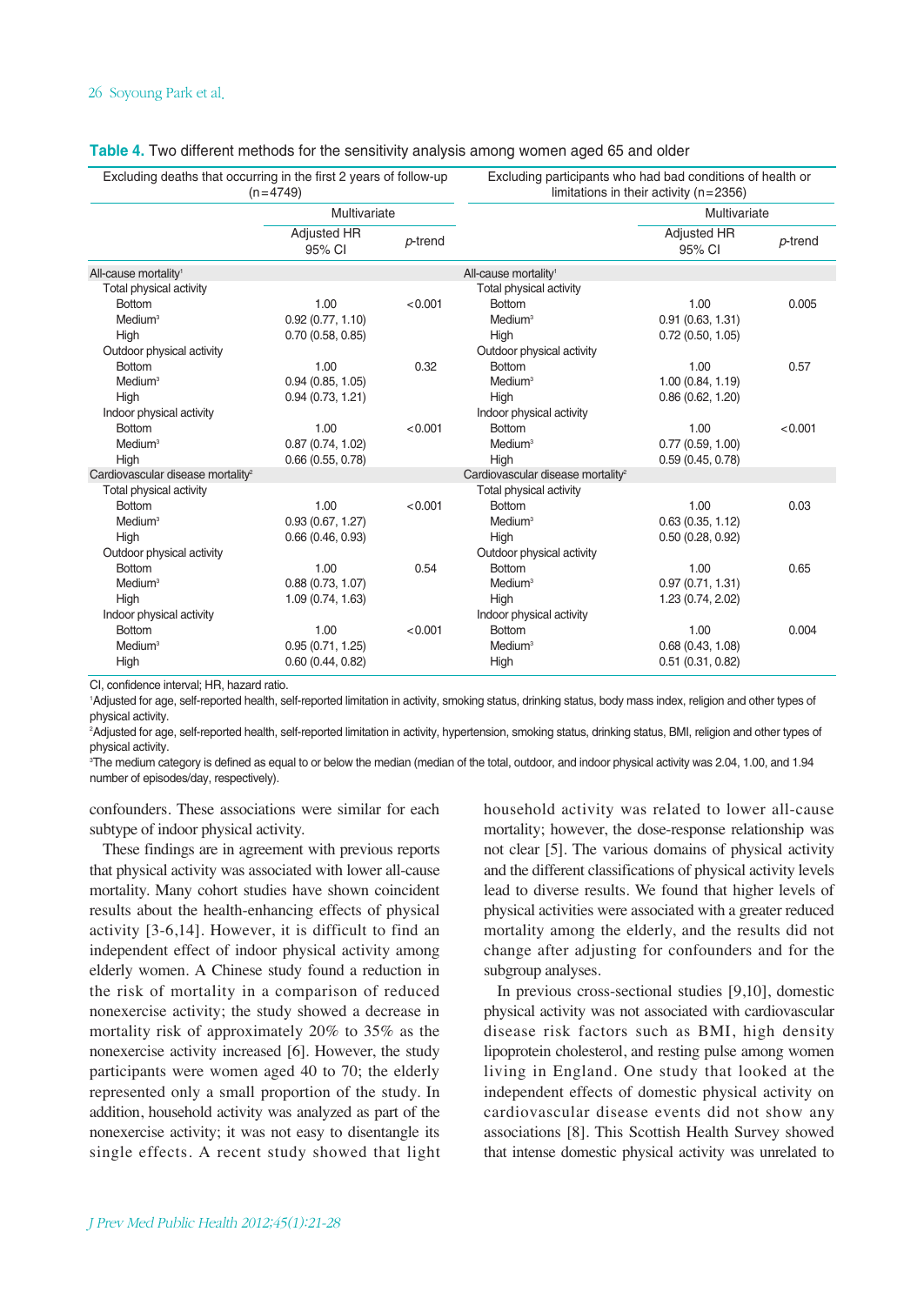risks for cardiovascular disease events after restricting the analysis to those 60 years and older, for whom domestic activity might be important part of physical activity. However, others have found that leisure time physical activity might be associated with decreased cardiovascular disease mortality [15,16]. Likewise, in a study on middle-aged men and women in Finland, moderate and high levels of leisure time and occupational physical activity were associated with reduced cardiovascular disease mortality [4]. Although these were prospective cohort studies, leisure time physical activity was the main exposure variable of interest and the benefit of domestic physical activity was less clear. In addition, we focused specifically on indoor physical activity.

Physical activity had numerous beneficial physiological effects. Physical activity could increase the level of baseline cardiorespiratory fitness, prevent or delay a cardiac event, improve recovery, and slow the rate of decline for physical capacity. The health benefits of physical activity on the metabolic, endocrine, and immune systems were also considerable [17]. Moreover, physical activity positively affects the mental health of individuals [18]. The health benefits of physical activity acts through many pathways, which affect cardiovascular disease. One possible explanation regarding the mechanism for the beneficial effects on cardiovascular disease mortality is that regular physical activity might reduce the blood viscosity, increase the blood flow and therefore, reduce the risk of thrombosis and ischemia. This hypothesis is in accordance with some studies reporting that there are significant inverse effects of physical activity on several hemostatic and inflammatory variables [19,20] and on blood pressure [21]. Another possible hypothesis is that high physical activity might reduce the risk of mortality that is related to adiposity [22]. Long-term exercise may be associated with a decrease in the atherogenic activity of blood mononuclear cells [23].

The association between 'walking or cycling to and from work', which was usually classified as domestic physical activity in other studies, and cardiovascular disease mortality was not statistically significant after adjusting for other domains of physical activity in the Finland study [4]. It is less clear what contributions domestic activity has on cardiovascular disease mortality among the elderly. In contrast to earlier studies, our study found that higher levels of indoor physical activity were associated with reduced cardiovascular disease mortality among elderly women. Higher levels of indoor physical activity lowered blood pressure and reduced

blood viscosity based on the hemostatic variables. Additionally, this complex effect reduced cardiovascular disease mortality in the long term.

One of the strengths of this study was that we controlled for confounders. The evaluation of important covariates at baseline allowed for the adjustment of risk factors related to the all-cause and cardiovascular disease mortality. Furthermore, 2 different domains of physical activity were assessed to investigate their independent effects.

Besides these strengths, this study has certain limitations. We used self-reported information on recent physical activity. Self-reporting measures have an inherent measurement error. A systematic reporting error and misclassification due to proxy responses, no responses, and missing variables may influence our results. Moreover, there could be potential misclassifications due to a lower validity for the measure of total physical activity and the type of physical activity. We also acknowledge that this study includes our inability to rule out the possible effects of unmeasured confounders. To minimize the potential bias, we excluded from the analyses women who reported major diseases at baseline. It is difficult to establish whether poor health is a consequence of a low level physical activity. Considering reverse causation, we included major health conditions in our model. In addition, we had consistent results from the sensitivity analysis using participants with good health. Physical activity was assessed only at baseline, and this may have affected the results. A decrease in the level of physical activity could be caused by age, socioeconomic status, and disease, and this change might dilute the association between physical activity and mortality approximately 24% to 59% [24].

In this large, prospective study, higher levels of total physical activity and indoor physical activity in women were associated with lower all-cause mortality and cardiovascular disease mortality. These findings support evidence that physical activity is beneficial for elderly women. Further studies are needed to establish the health benefits of each type of indoor physical activity so that a specific group-based recommendation can be provided based on solid evidence.

# CONFLICT OF INTEREST

The authors have no conflicts of interest with the material presented in this paper.